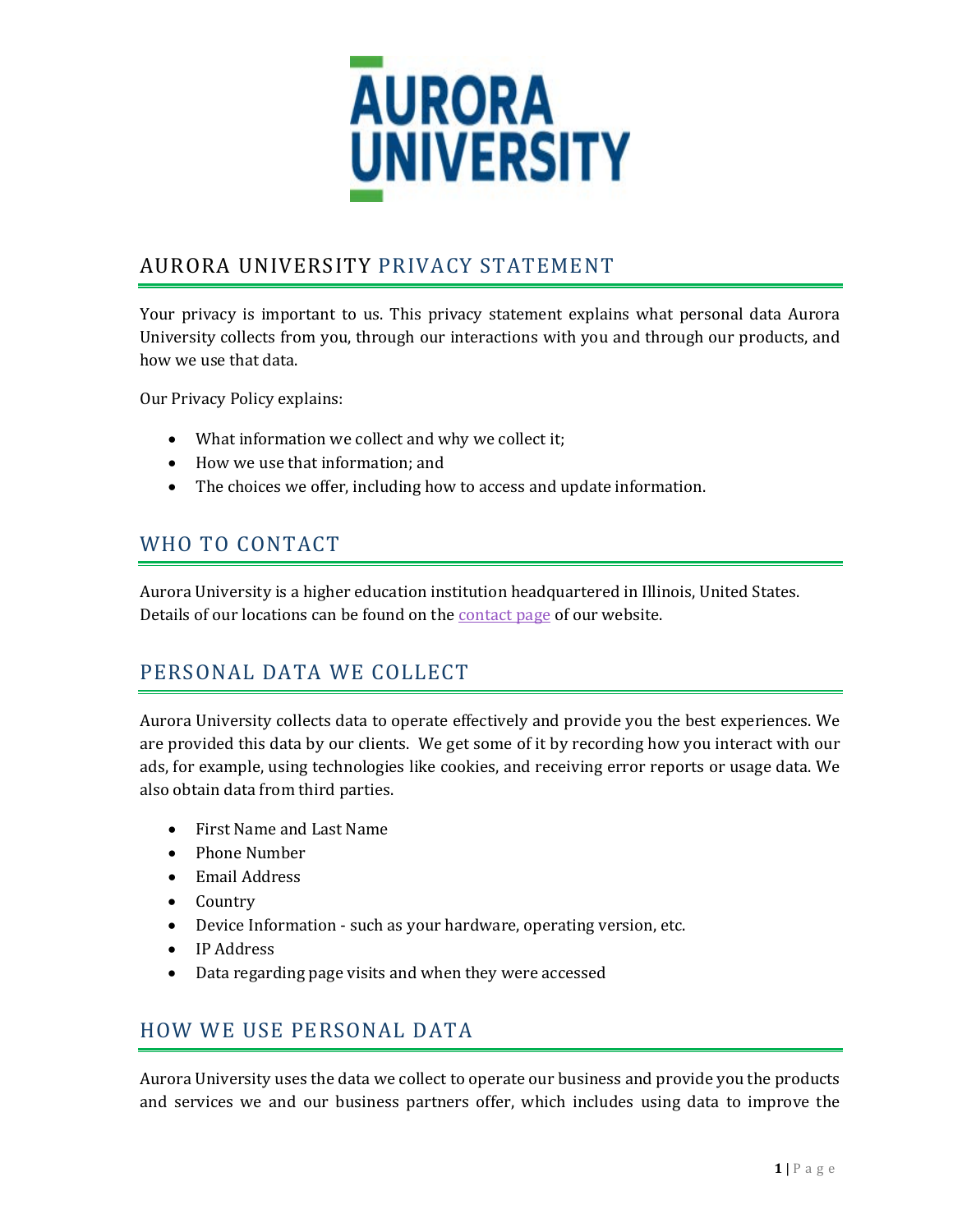

products and personalize your experiences. We also may use the data to communicate with you, for example, informing you about product information and to help show more relevant ads offered by our clients or other third parties.

# SHARING PERSONAL INFORMATION

Third parties working on our behalf: We may pass your personal data to third parties, such as service providers, agents, subcontractors and other associated organizations, for the purposes of completing tasks and providing services to you on our behalf. When we use third parties, we disclose only the personal data that is necessary to deliver the service, and only if we have a contract in place between us and the third party that requires them to keep your personal data secure and to not use it for their own direct marketing purposes.

**Third parties:** We may share personal data with companies, organizations or individuals outside of Aurora University if we have a good-faith belief that access, use, preservation or disclosure of your personal data is reasonably necessary to:

- Meet any applicable law, regulation, [legal process or enforceable governmental request,](https://www.google.com/policies/privacy/example/legal-process.html)
- Enforce applicable Terms of Service, including investigation of potential violations,
- Detect, prevent, or otherwise address fraud, security or technical issues, or
- Protect against harm to the rights, property or safety of Aurora University, our users or the public as required or permitted by law.

Mergers, acquisitions or any other structural changes to Aurora University may also require us to transfer your personal data to another entity, provided that the receiving entity will comply with this privacy notice. We do not sell student data to third parties.

# HOW TO ACCESS & CONTROL YOUR PERSONAL DATA

We aim to provide you with access to your personal information. If that information is inaccurate, we strive to give you ways to update it quickly or to delete it – unless we have to keep that information for legitimate business or legal purposes.

If you have questions regarding your personal data you can email *ITSHelp@aurora.edu.* You can send email to [ITSHelp@aurora.edu](mailto:ITSHelp@aurora.edu) to make choices about Aurora University's collection and use of your personal data, to opt out of receiving promotional email and postal mail from Aurora University, and to opt out from receiving interest-based advertising from Aurora University.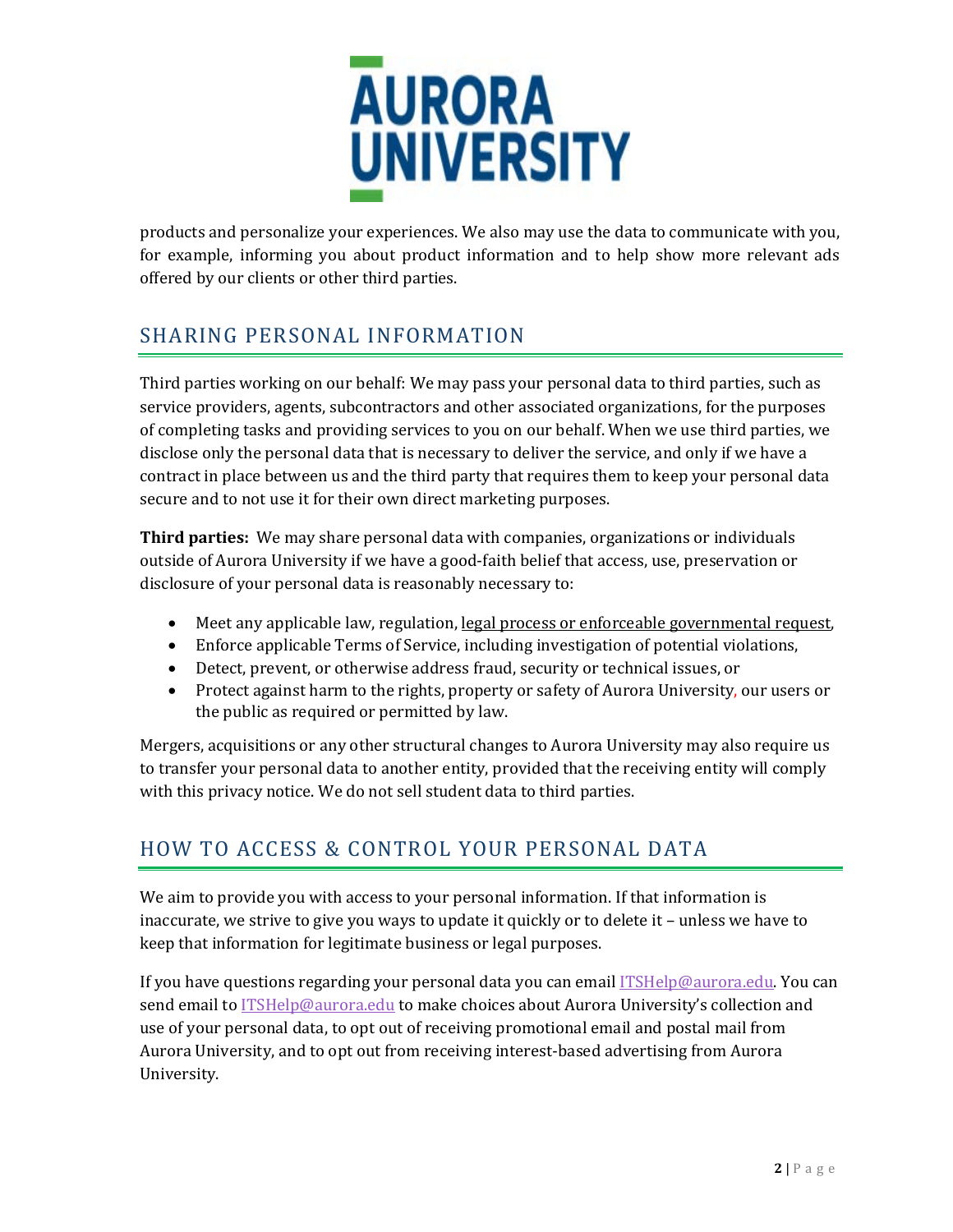

## COOKIES & SIMILAR TECHNOLOGIES

Aurora University uses cookies (small text files placed on your device) and similar technologies to provide our websites and online services and to help collect data. Cookies allow us, among other things, to:

- Store your preferences and settings;
- Provide interest-based advertising; and
- Analyze how our websites and online services are performing.

We also use web beacons to help deliver cookies and gather usage and performance data. Our websites may include web beacons and cookies from third-party service providers.

You have a variety of tools to control cookies, web beacons and similar technologies, including browser controls to block and delete cookies and controls from some third-party analytics service providers to opt out of data collection through web beacons and similar technologies. Your browser and other choices may impact your experiences with our products.

## DATA RETENTION

Aurora University will retain your personal data as needed to fulfill the purposes for which it was collected. We will retain and use your personal data as necessary to comply with our business requirements, legal obligations, resolve disputes, protect our assets, and enforce our agreements. Once retention of personal information is no longer necessary, it will be destroyed in accordance with Aurora University's Information Classification and Handling Procedures.

## TRANSFER OF PERSONAL DATA TO OTHER COUNTRIES

Personal data that Aurora University collects is primarily hosted in the United States, therefore most personal data, if it will be transferring out of the originating country, will be transferred to the United States.

## CALIFORNIA SPECIFIC NOTICE

If you are a California resident, California Civil Code Section 1798.83 permits you to request in writing a list of the categories of personal data related to our disclosure of certain categories of personal data in the preceding year to a third party for their direct marketing purposes.